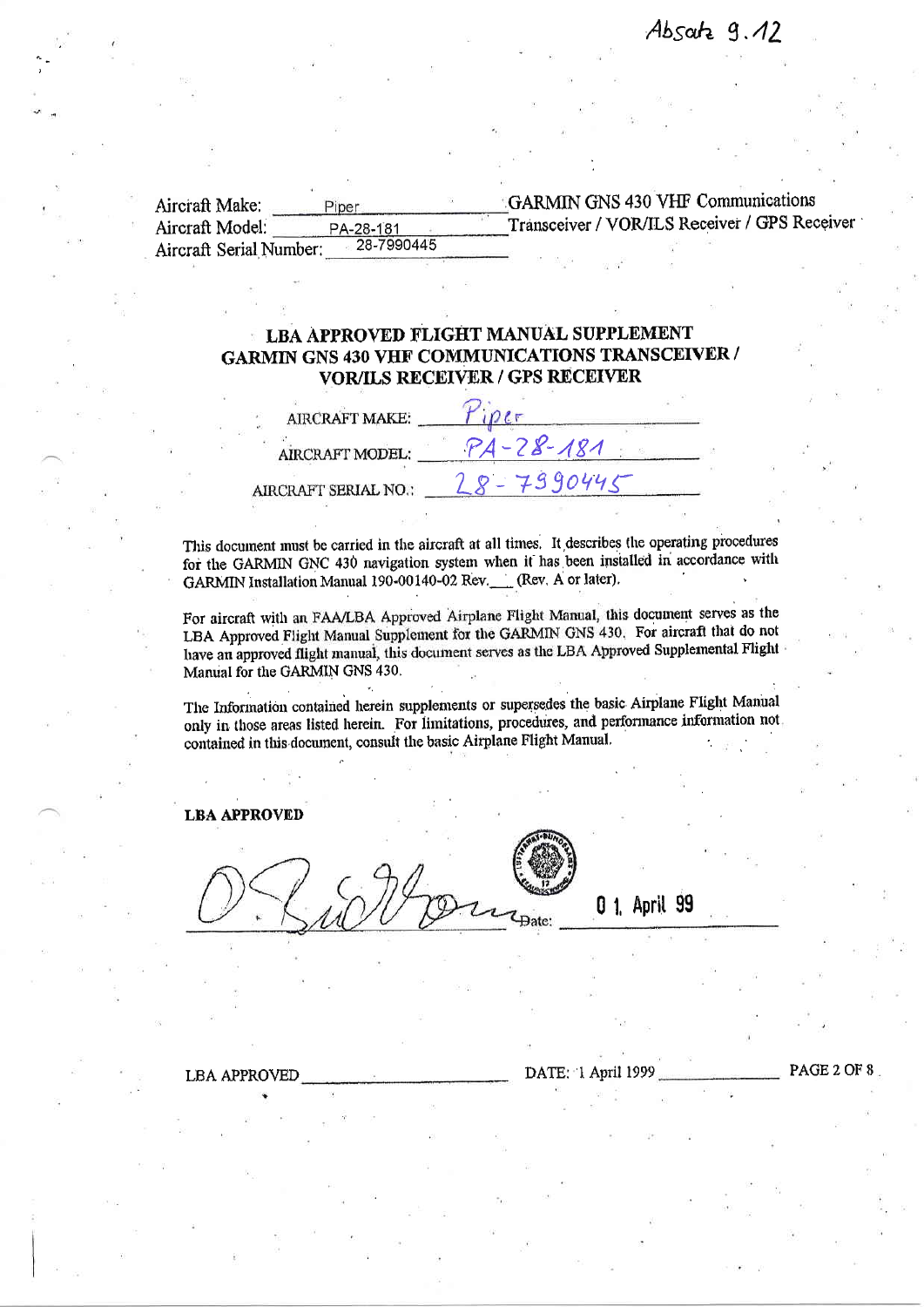**GARMIN GNS 430 VHF Communications** Aircraft Make: Aircraft Model: Transceiver / VOR/ILS Receiver / GPS Receiver  $\ddot{\phantom{a}}$ Aircraft Serial Number:

## **Table of Contents**

|                                  |  | AND.                                                                                                                                                                                                                            |            |  |
|----------------------------------|--|---------------------------------------------------------------------------------------------------------------------------------------------------------------------------------------------------------------------------------|------------|--|
|                                  |  |                                                                                                                                                                                                                                 |            |  |
|                                  |  |                                                                                                                                                                                                                                 |            |  |
|                                  |  |                                                                                                                                                                                                                                 |            |  |
|                                  |  |                                                                                                                                                                                                                                 | 54 1.80 90 |  |
|                                  |  |                                                                                                                                                                                                                                 |            |  |
| AIDDI ANIE & SVSTEM DESCRIPTIONS |  | $\bm{s}$ . The corresponding to the corresponding to the corresponding to the corresponding to the corresponding to the corresponding to the corresponding to the corresponding to the corresponding to the corresponding to th |            |  |

DATE:: 1 April 1999 PAGE 3 OF 8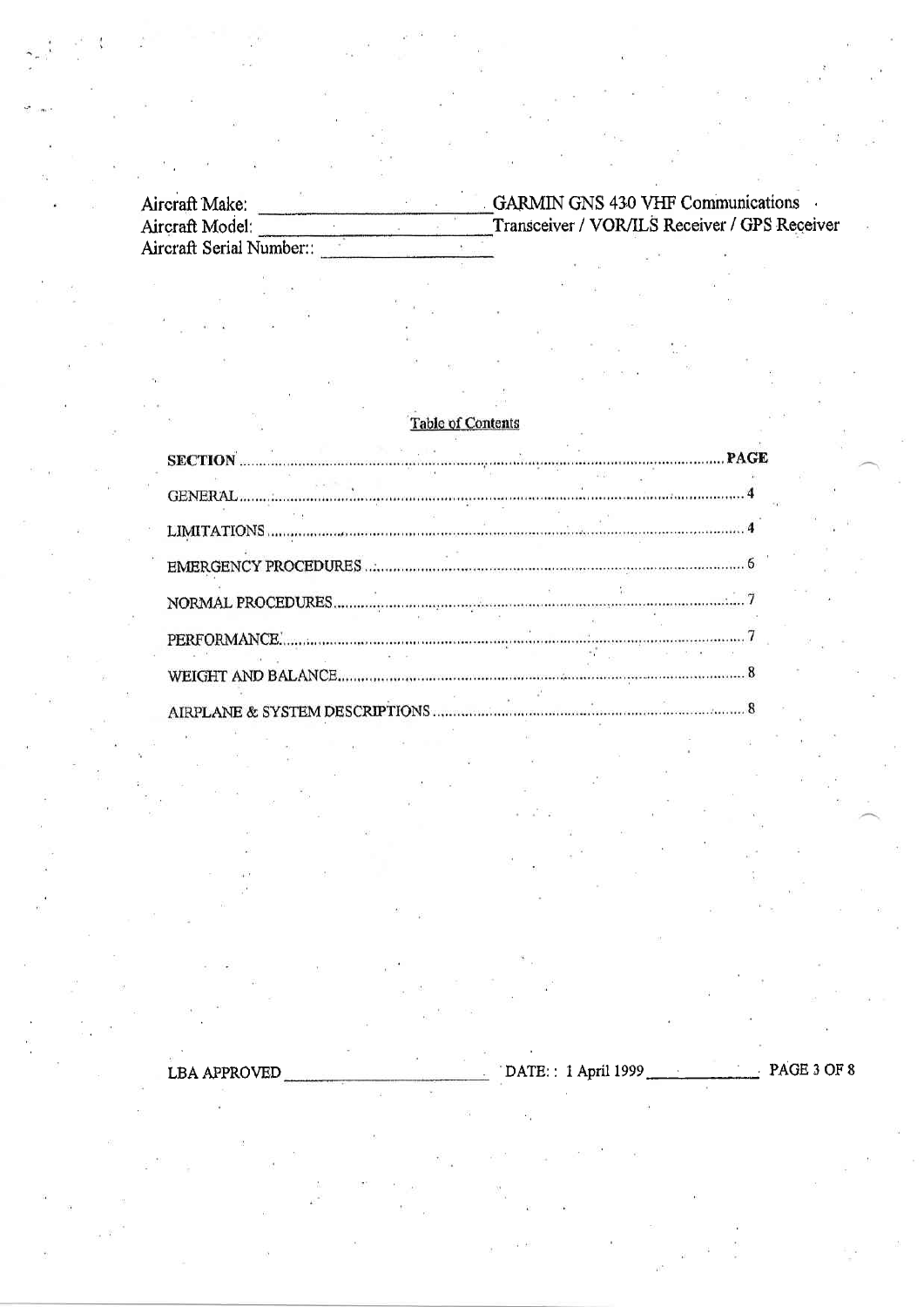Aircraft Make: Aircraft Model: Aircraft Serial Number:: **GARMIN GNS 430 VHF Communications** Transceiver / VOR/ILS Receiver / GPS Receiver

## **SECTION-I GENERAL**

- 1. The GNS 430 System is a fully integrated, panel mounted instrument, which contains a VHF Communications Transceiver, a VOR/ILS receiver, and a Global Positioning System (GPS) Navigation computer. The system consists of a GPS antenna, GPS Receiver, VHF VOR/LOC/GS antenna, VOR/ILS receiver, VHF COMM antenna and a VHF Communications Transceiver. The primary function of the VHF Communication portion of the equipment is to facilitate communication with Air Traffic Control. The primary function of the VOR/ILS Receiver portion of the equipment is to receive and demodulate VOR, Localizer, and Glide Slope signals. The primary function of the GPS portion of the system is to acquire signals from the GPS system satellites, recover orbital data, make range and Doppler measurements, and process this information in real-time to obtain the user's position. velocity, and time,
- 2. Provided the GARMIN GNS 430's GPS receiver is receiving adequate usable signals, it has been demonstrated capable of and has been shown to meet the accuracy specifications for:
	- VFR/IFR enroute, terminal, and non-precision instrument approach (GPS, Loran-C, VOR, VOR-DME, TACAN, NDB, NDB-DME, RNAV) in accordance with AC 20-138.
	- North Atlantic Minimum Navigation Performance Specification (MNPS) Airspace in accordance with AC 91-49 and AC 120-33.

Navigation is accomplished using the WGS-84 (NAD-83) coordinate reference datum. Navigation data is based upon use of only the Global Positioning System (GPS) operated by the United States of America.

#### **SECTION II LIMITATIONS**

The GARMIN GNS 430 Pilot's Guide, P/N 190-00140-00, Rev. A, dated October, 1998, or  $\mathbf{1}$ later appropriate revision, must be immediately available to the flight crew whenever navigation is predicated on the use of the system.

**LBA APPROVED** 

#### DATE: : 1 April 1999

PAGE 4 OF 8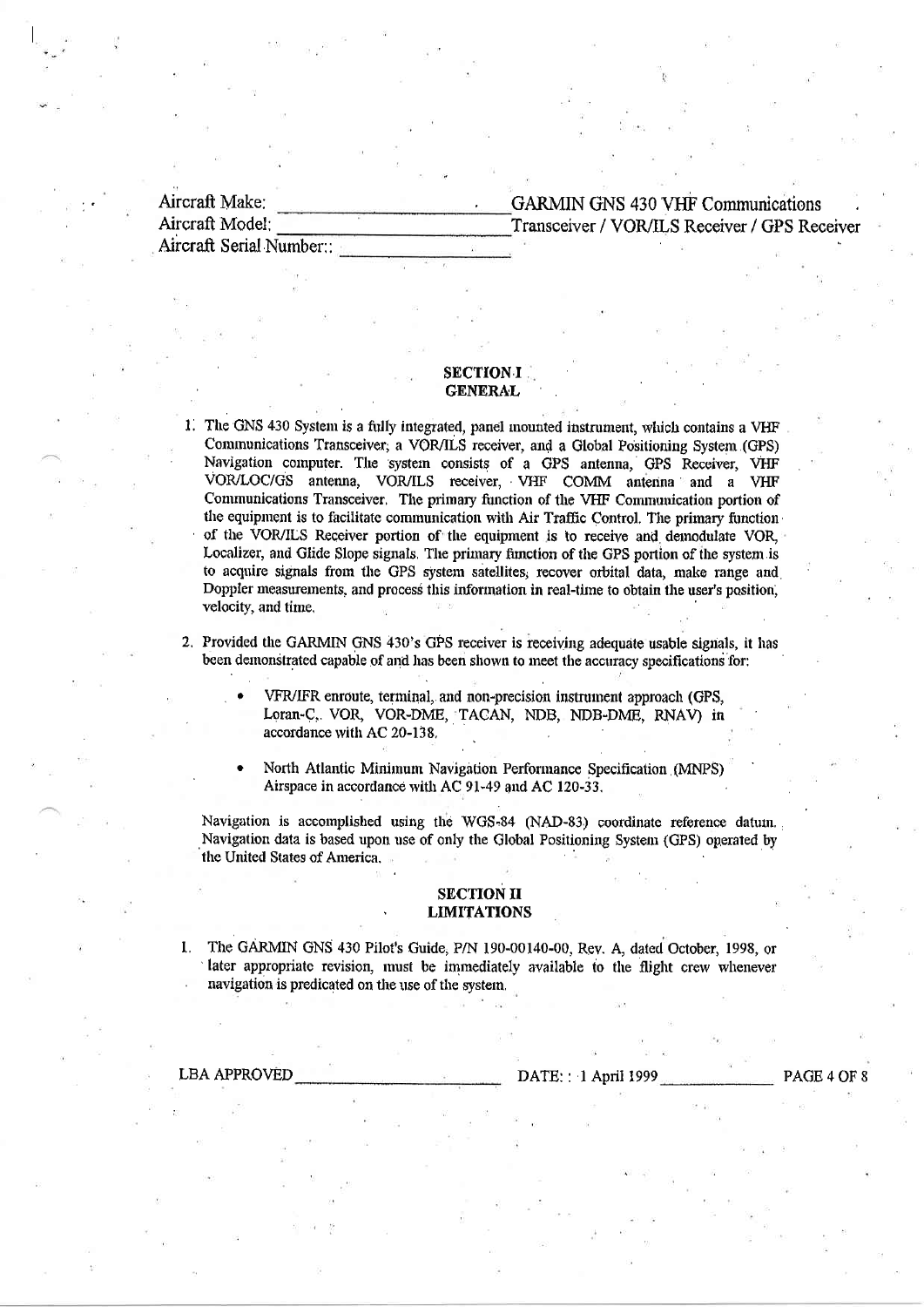Aircraft Make: Aircraft Model:

# GARMIN GNS 430 VHF Communications Transceiver / VOR/ILS Receiver / GPS Receiver

Aircraft Serial Number::

The GNS 430 must utilize the following or later FAA approved software versions:

| Sub-System  | <b>Software Version</b> |  |  |  |
|-------------|-------------------------|--|--|--|
| Main        | 2.00                    |  |  |  |
| <b>GPS</b>  | 2.00                    |  |  |  |
| <b>COMM</b> | 1.22                    |  |  |  |
| VOR/LOC     | 1.25                    |  |  |  |
| 5/S         | 2.00                    |  |  |  |

The Main software version is displayed on the GNS 430 self test page immediately after turn-on for 5 seconds. The remaining system software versions can be verified on the AUX group sub-page 2, "SOFTWARE/DATABASE VER".

- 3. IFR enroute and terminal navigation predicated upon the GNS 430's GPS Receiver is prohibited unless the pilot verifies the currency of the data base or verifies each selected waypoint for accuracy by reference to current approved data.
- Instrument approach navigation predicated upon the GNS 430's GPS Receiver must be 4. accomplished in accordance with approved instrument approach procedures that are retrieved from the GPS equipment data base. The GPS equipment database must incorporate the current update cycle.
	- (a) Instrument approaches utilizing the GPS receiver must be conducted in the approach mode and Receiver Autonomous Integrity Monitoring (RAIM) must be available at the Final Approach Fix.
	- (b) Accomplishment of ILS, LOC, LOC-BC, LDA, SDF, MLS or any other type of approach not approved for GPS overlay with the GNS 430's GPS receiver is not authorized.
	- (c) Use of the GNS 430 VOR/ILS receiver to fly approaches not approved for GPS require VOR/ILS navigation data to be present on the external indicator.
	- (d) When an alternate airport is required by the applicable operating rules, it must be served by an approach based on other than GPS or Loran-C navigation, the aircraft must have

**LBA APPROVED** 

DATE: : 1 April 1999

PAGE 5 OF 8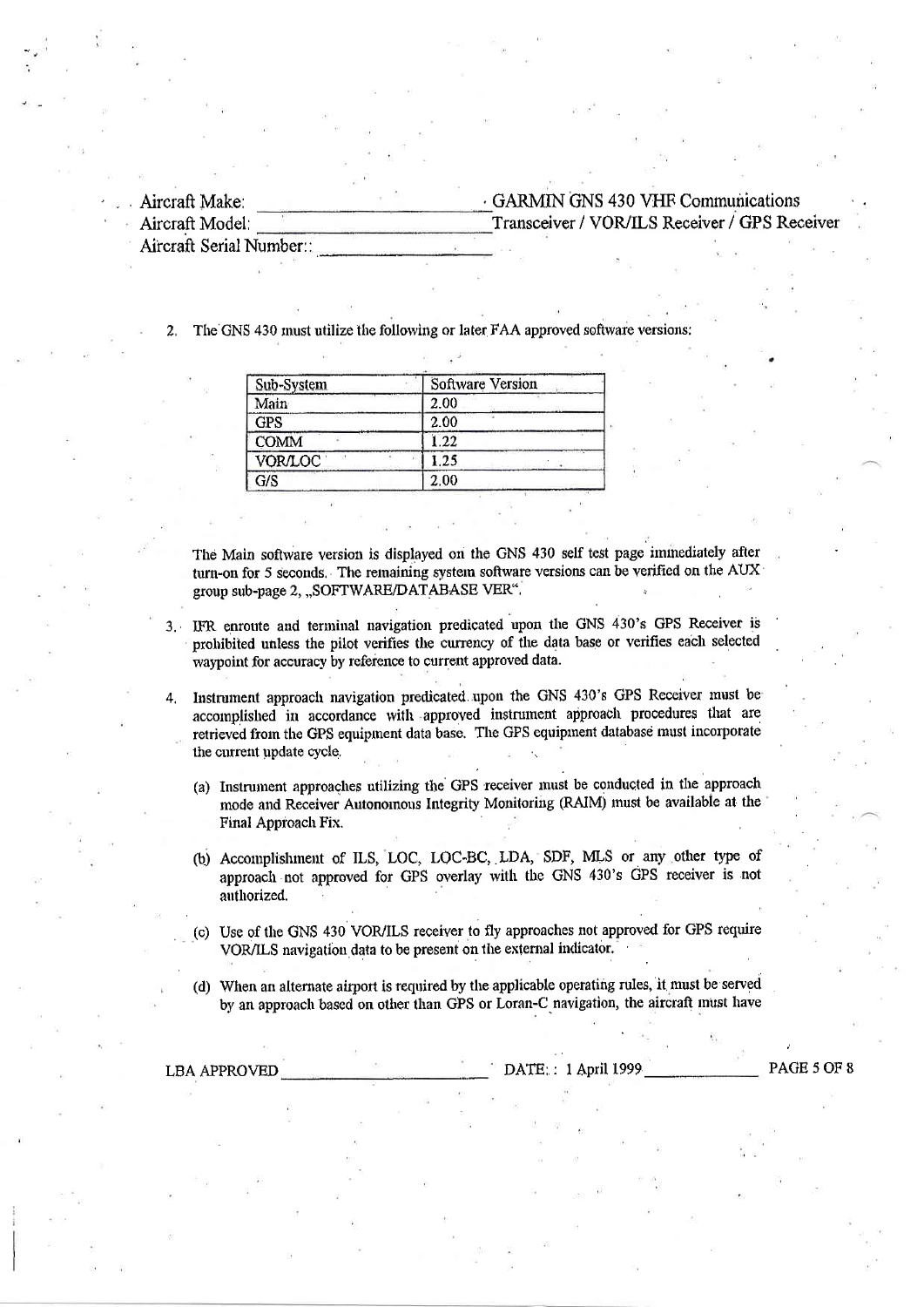| Aircraft Make:           | <b>GARMIN GNS 430 VHF Communications</b>     |
|--------------------------|----------------------------------------------|
| Aircraft Model:          | Transceiver / VOR/ILS Receiver / GPS Receive |
| Aircraft Serial Number:: |                                              |

the operational equipment capable of using that navigation aid, and the required navigation aid must be operational.

- (e) VNAV information may be utilized for advisory information only. Use of VNAV information for Instrument Approach Procedures does not guarantee Step-Down Fix altitude protection, or arrival at approach minimums in normal position to land.
- If not previously defined, the following default settings must be made in the "SETUP 1 menu of the GNS 430 prior to operation (refer to Pilot's Guide for procedure if necessary):
	- (a) dis, spd ........  $\stackrel{n}{m}$  <sup>k</sup>t (sets navigation units to "nautical miles" and "knots")
	- (b) alt, vs ..........  $f_t$  form (sets altitude units to , feet and , feet per minute")
	- $(c)$  map datum . WGS 84 (sets map datum to WGS-84, see note below)
	- (d) posu .............. deg-min (sets navigation grid units to decimal minutes)

NOTE: In some areas outside the United States, datums other than WGS-84 or NAD-83 may be used. If the GNS 430 is authorized for use by the appropriate Airworthiness authority, the required geodetic datum must be set in the GNS 430 prior to its use for navigation.

### **SECTION III EMERGENCY PROCEDURE**

#### **ABNORMAL PROCEDURES**

- If GARMIN GNS 430 navigation information is not available or invalid, utilize remaining  $\mathbf{1}$ . operational navigation equipment as required.
- If "RAIM POSITION WARNING" message is displayed the system will flag and no longer  $2.$ provide GPS based navigational guidance. The crew should revert to the GNS 430 VOR/ILS receiver or an alternate means of navigation other than the GNS 430's GPS Receiver.
- 3. If "RAIM IS NOT AVAILABLE" message is displayed in the enroute, terminal, or initial approach phase of flight, continue to navigate using the GPS equipment or revert to an alternate means of navigation other than the GNS 430's GPS receiver appropriate to the route and phase of flight. When continuing to use GPS navigation, position must be verified every 15 minutes using the GNS 430's VOR/ILS receiver or another IFR-approved navigation system.

**LBA APPROVED** 

DATE: : 1 April 1999

PAGE 6 OF 8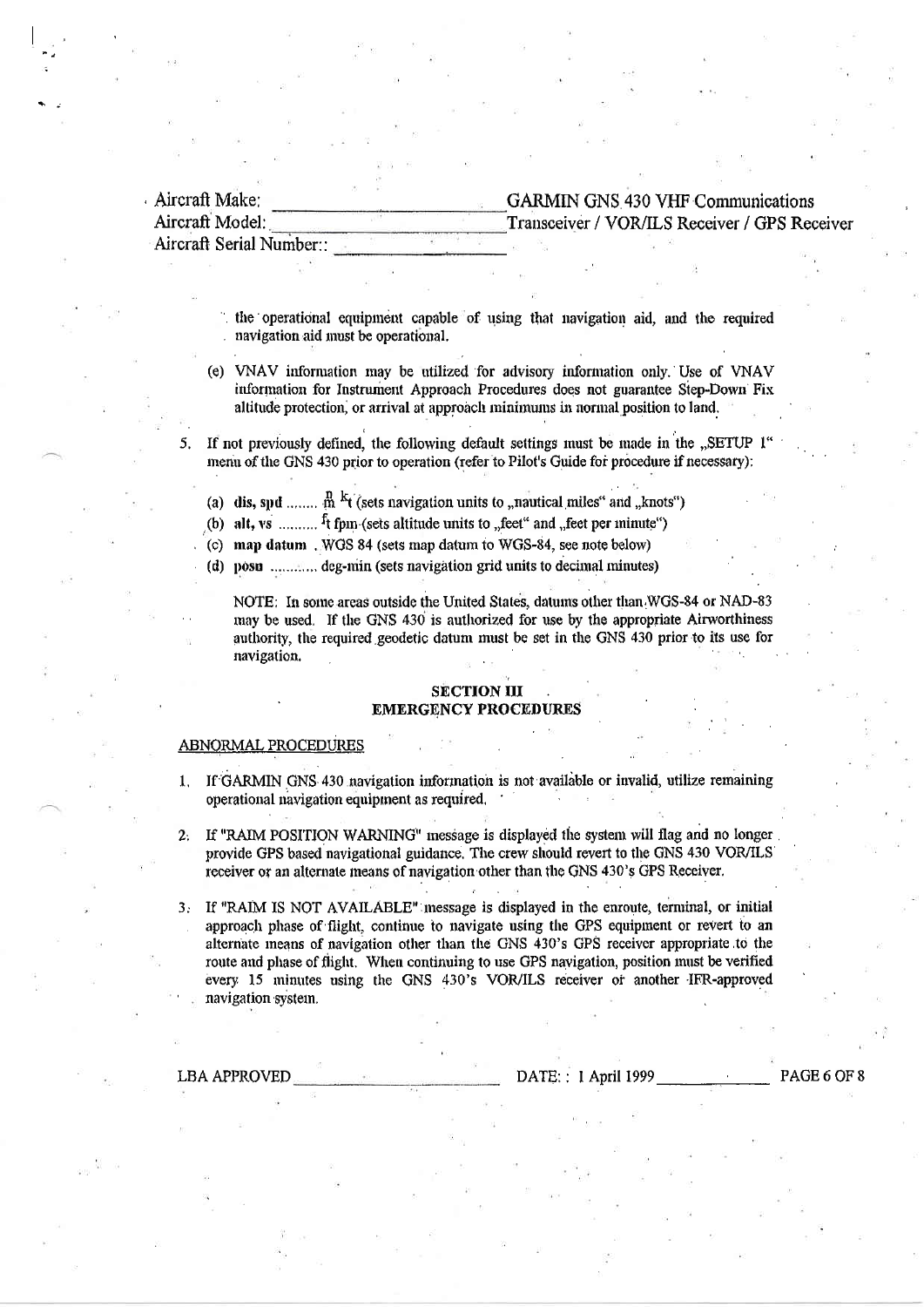| Aircraft Make:           |  | <b>GARMIN GNS 430 VHF Communications</b>      |  |  |  |  |
|--------------------------|--|-----------------------------------------------|--|--|--|--|
| Aircraft Model:          |  | Transceiver / VOR/ILS Receiver / GPS Receiver |  |  |  |  |
| Aircraft Serial Number:: |  |                                               |  |  |  |  |

If "RAIM IS NOT AVAILABLE" message is displayed while on the final approach segment, GPS based navigation will continue for up to 5 minutes with approach CDI sensitivity (0.3) nautical mile). After 5 minutes the system will flag and no longer provide course guidance with approach sensitivity. Missed approach course guidance may still be available with 1 nautical mile CDI sensitivity by executing the missed approach.

5. In an in-flight emergency, depressing and holding the Comm transfer button for 2 seconds will select the emergency frequency of 121.500 Mhz into the "Active" frequency window.

### **SECTION IV NORMAL PROCEDURES**

#### DETAILED OPERATING PROCEDURES  $\blacksquare$

Normal operating procedures are described in the GARMIN GNS 430 Pilot's Guide, P/N 190-00140-00, Rev. A. dated October, 1998, or later appropriate revision.

#### $2.$ PILOT'S DISPLAY

The GNS 430 System data will appear on the Pilot's HSI. The source of data is either GPS or VLOC as annunciated on the display above the CDI key.

#### AUTOPILOT / FLIGHT DIRECTOR OPERATION

Coupling of the GNS 430 System steering information to the autopilot/flight director can be accomplished by engaging the autopilot/flight director in the NAV or APR mode.

When the autopilot/flight director system is using course information supplied by the GNS 430 System and the course pointer is not automatically driven to the desired track, the course pointer on the HSI must be manually set to the desired track (DTK) indicated by the GNS 430. For detailed autopilot/flight director operational instructions, refer to the FAA/LBA Approved Flight Manual Supplement for the autopilot/flight director.

**LBA APPROVED** 

DATE:: 1 April 199

PAGE 7 OF 8